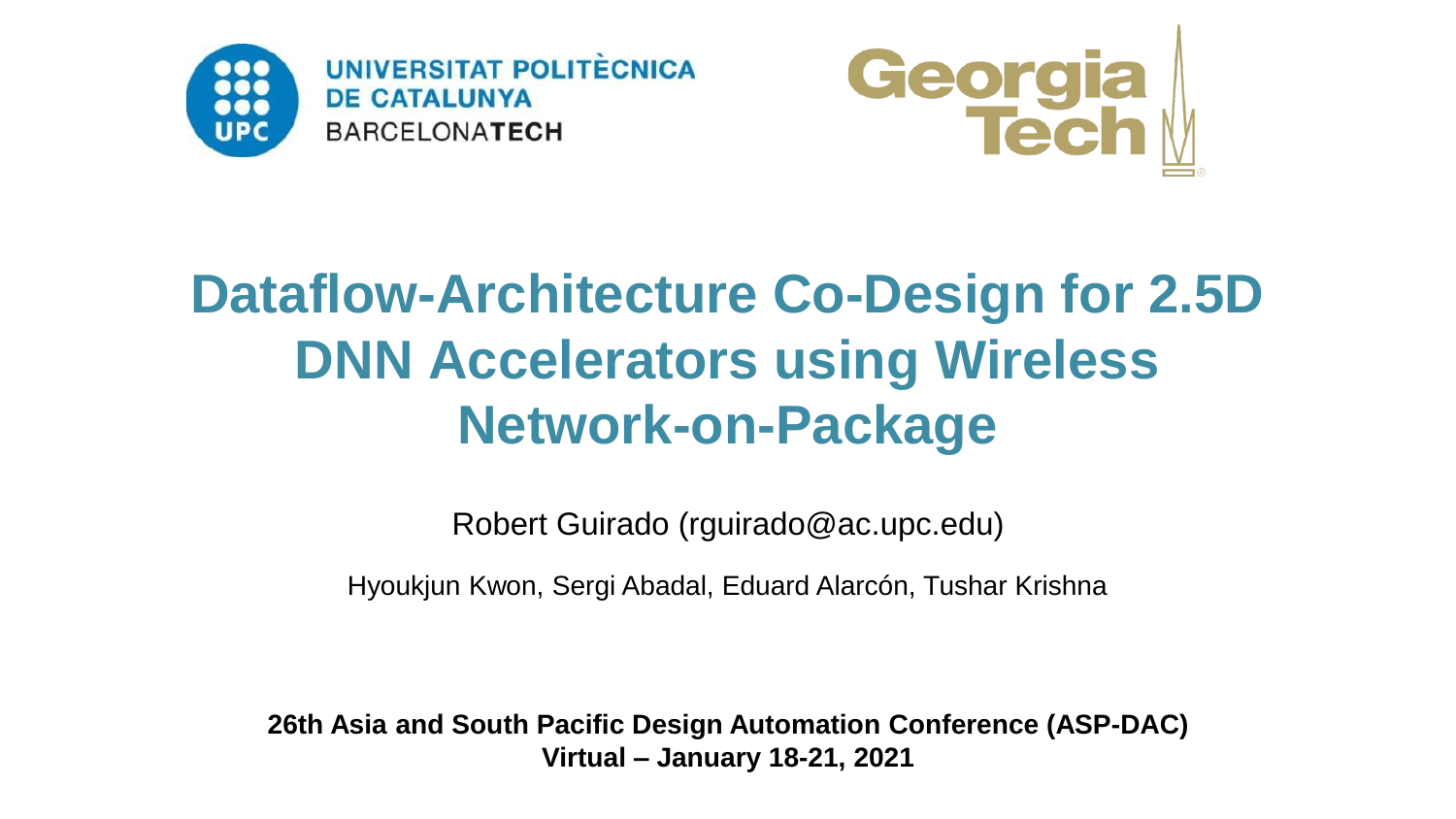#### **Overview**



WIENNA: Up to 5.1X speedup and 38% energy savings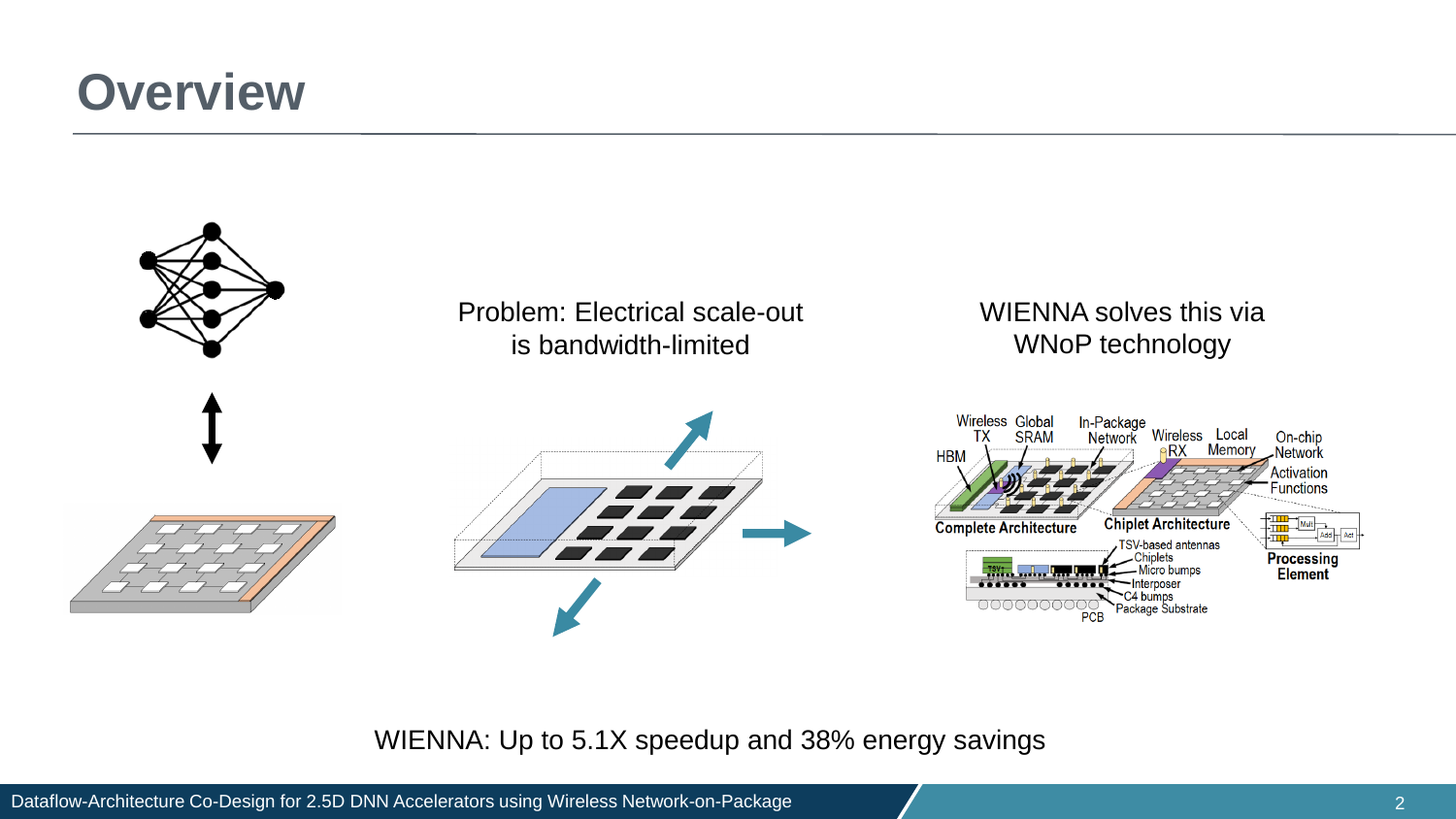#### **Background: DNN**





"DeepPose" A.Toshev et al. CVPR 2014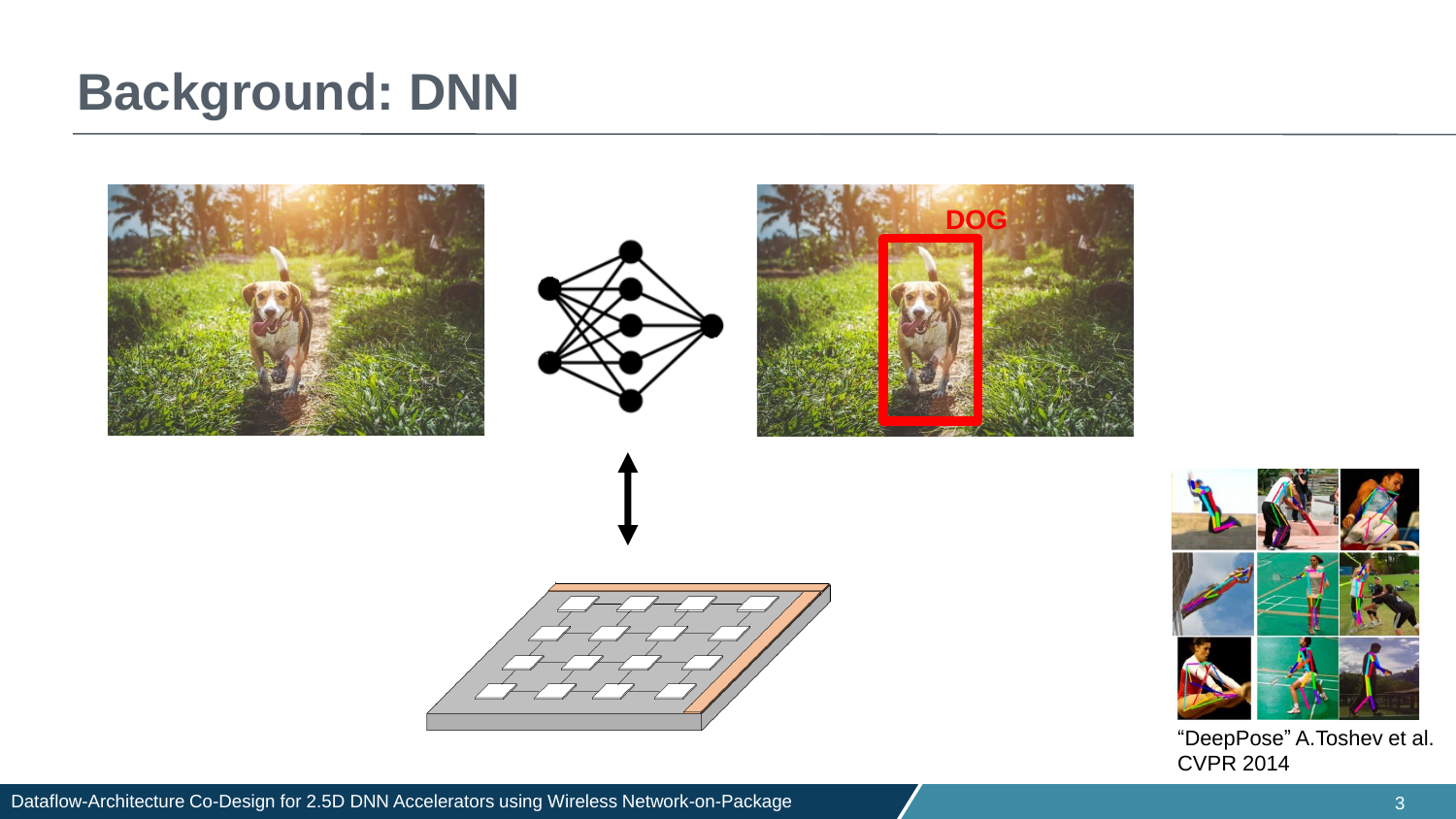### **Background: DNN Acceleration**

- Higher throughput and energy-efficiency than GPUs and CPUs via parallelism and dedicated circuitry.
- **Off-chip memory + global shared memory + array of PEs** connected via a Network-on-Chip (NoC)
- Specific dataflows will define:
	- Data partitioning
	- Data movement
	- Data reuse

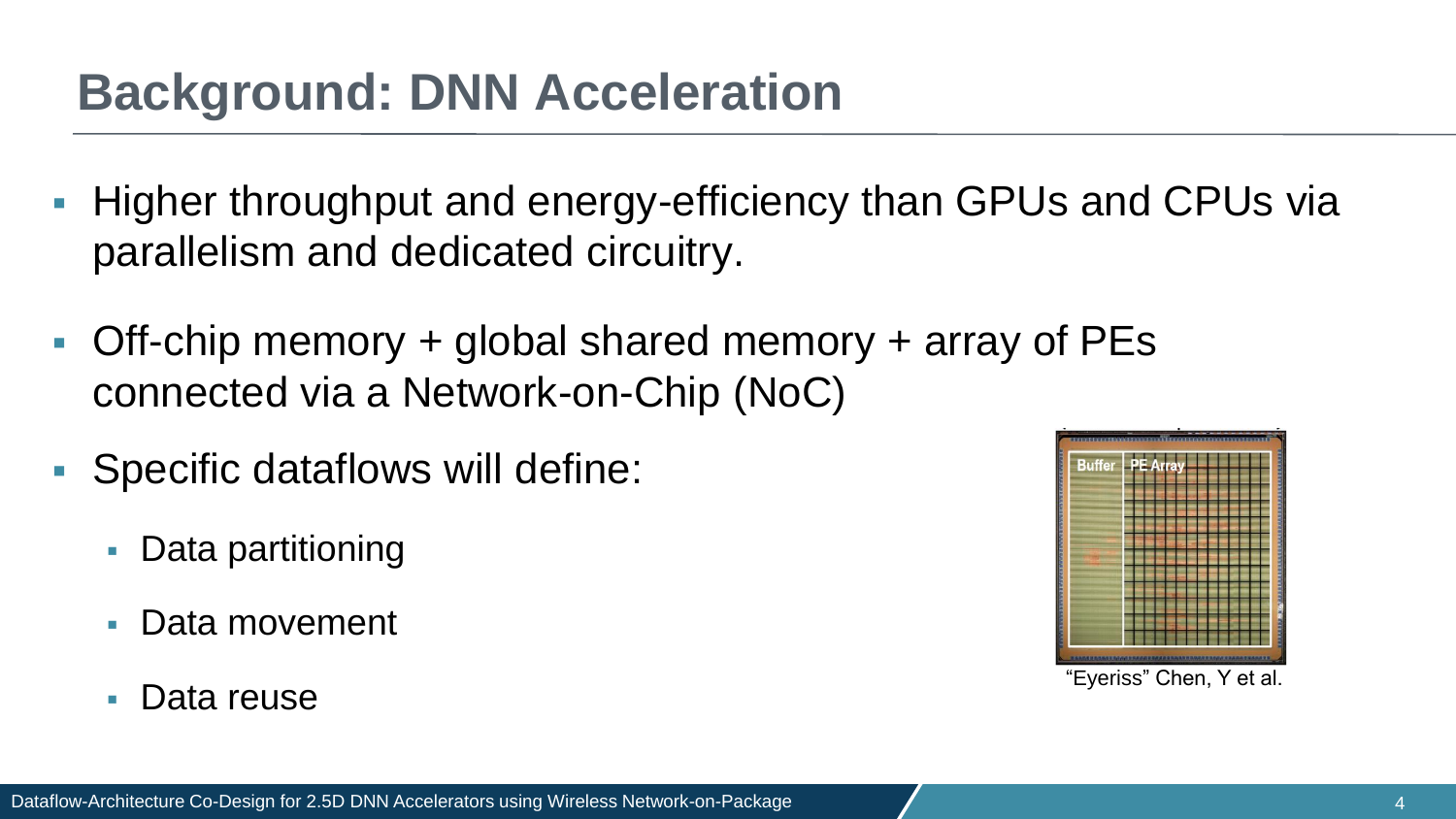## **Background: DNN Acceleration**

- Two approaches to increase computing power:
	- Scale-up  $\rightarrow$  more PEs









■ 2.5D chiplet integration enables efficient scale-out





(a) Simba chiplet

(b) Simba package

"Simba" Shao, YS et al.

**Chiplet**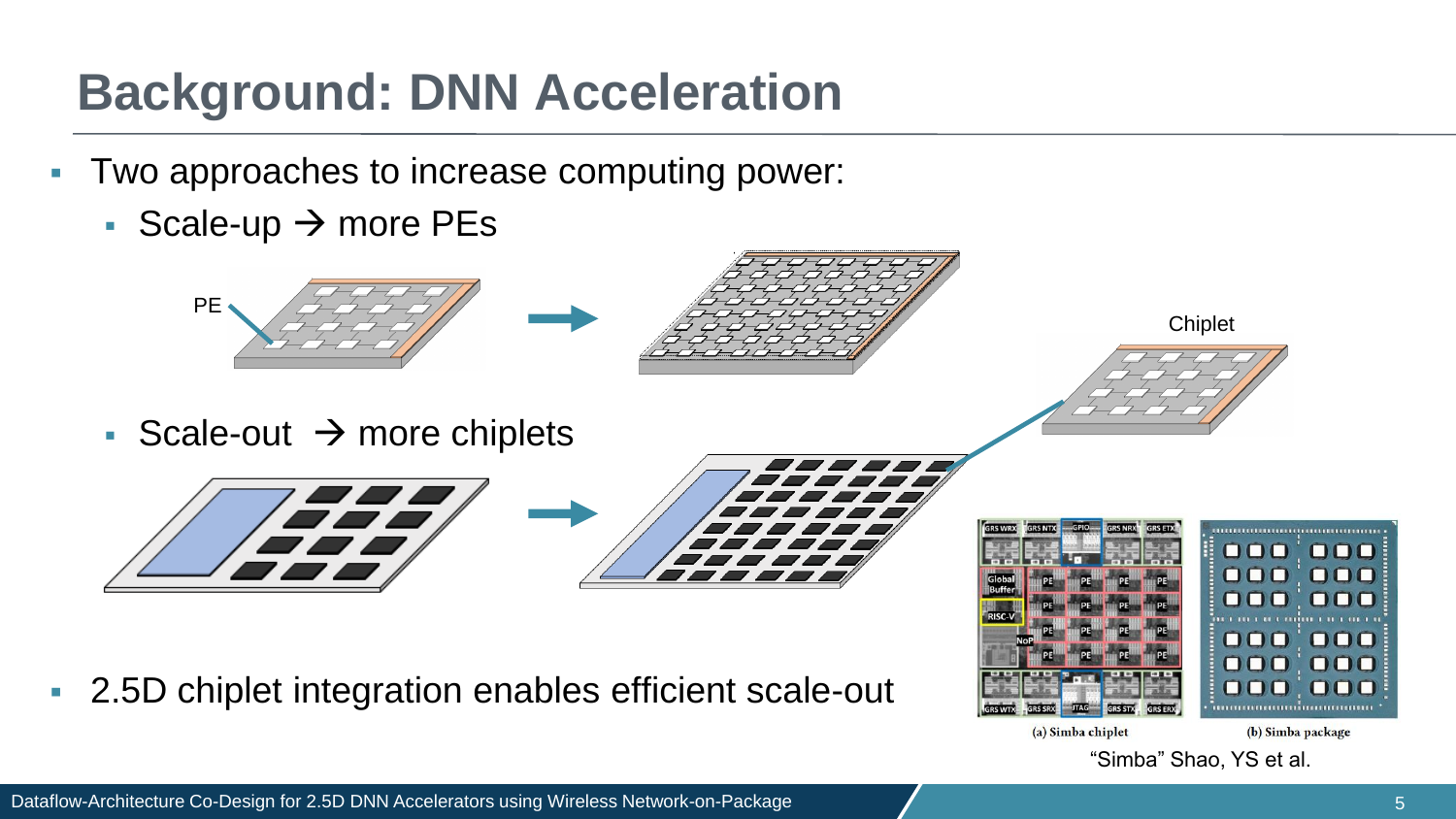#### **Baseline dataflows**

#### Dataflows: DNN mapping strategies for leveraging data movement



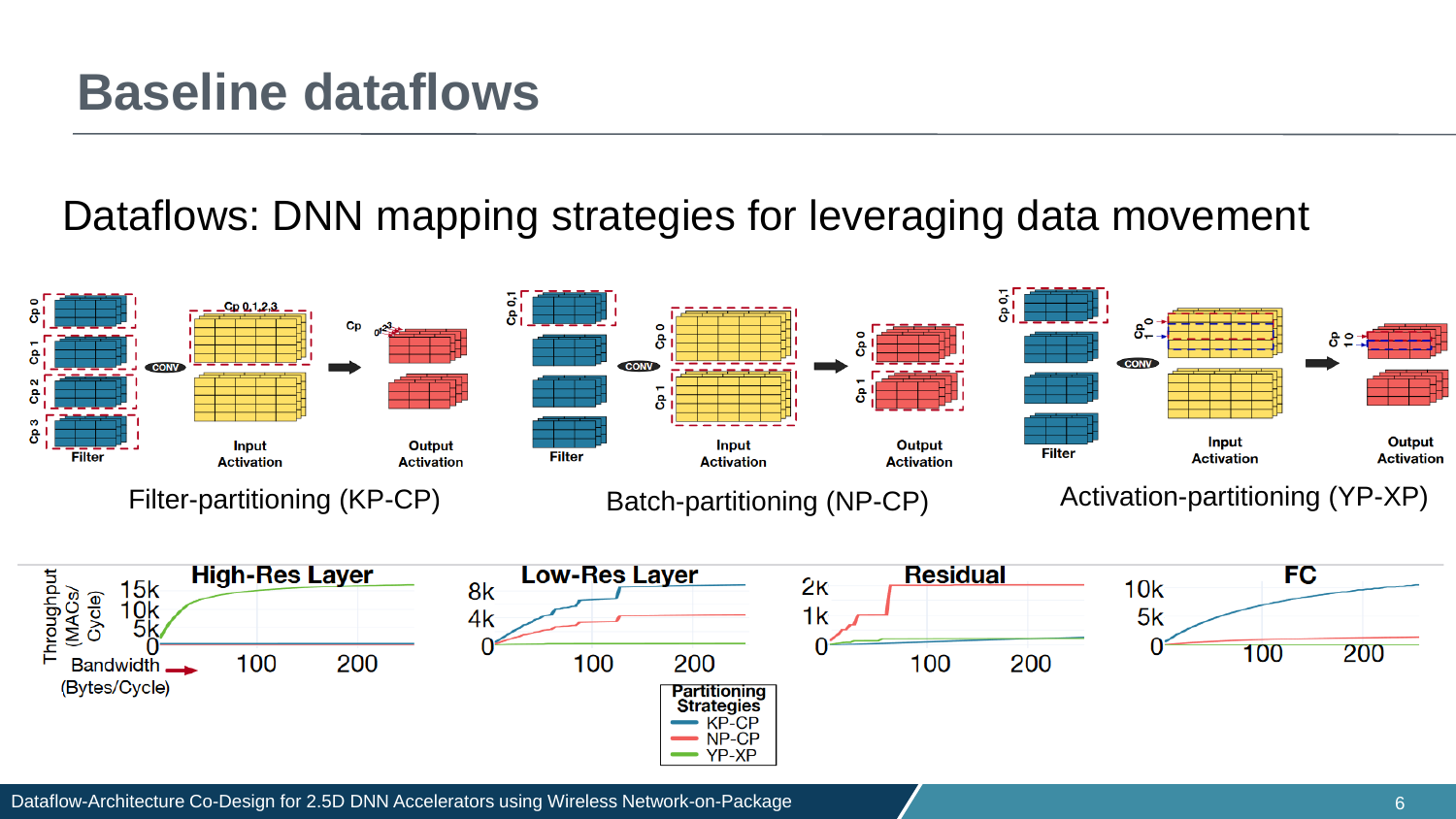### **Observations**

- Different layer types favour different partition strategies.
- Different layer types saturate to peak throughput at different bandwidth values.
- The communication fabric for data distribution plays a key role in performance.
- Broadcast support and high-bandwidth are critical for scalability.
- Supporting adaptive partitioning strategies for each layer, rather than picking a fixed one for all layers, is crucial for performance.

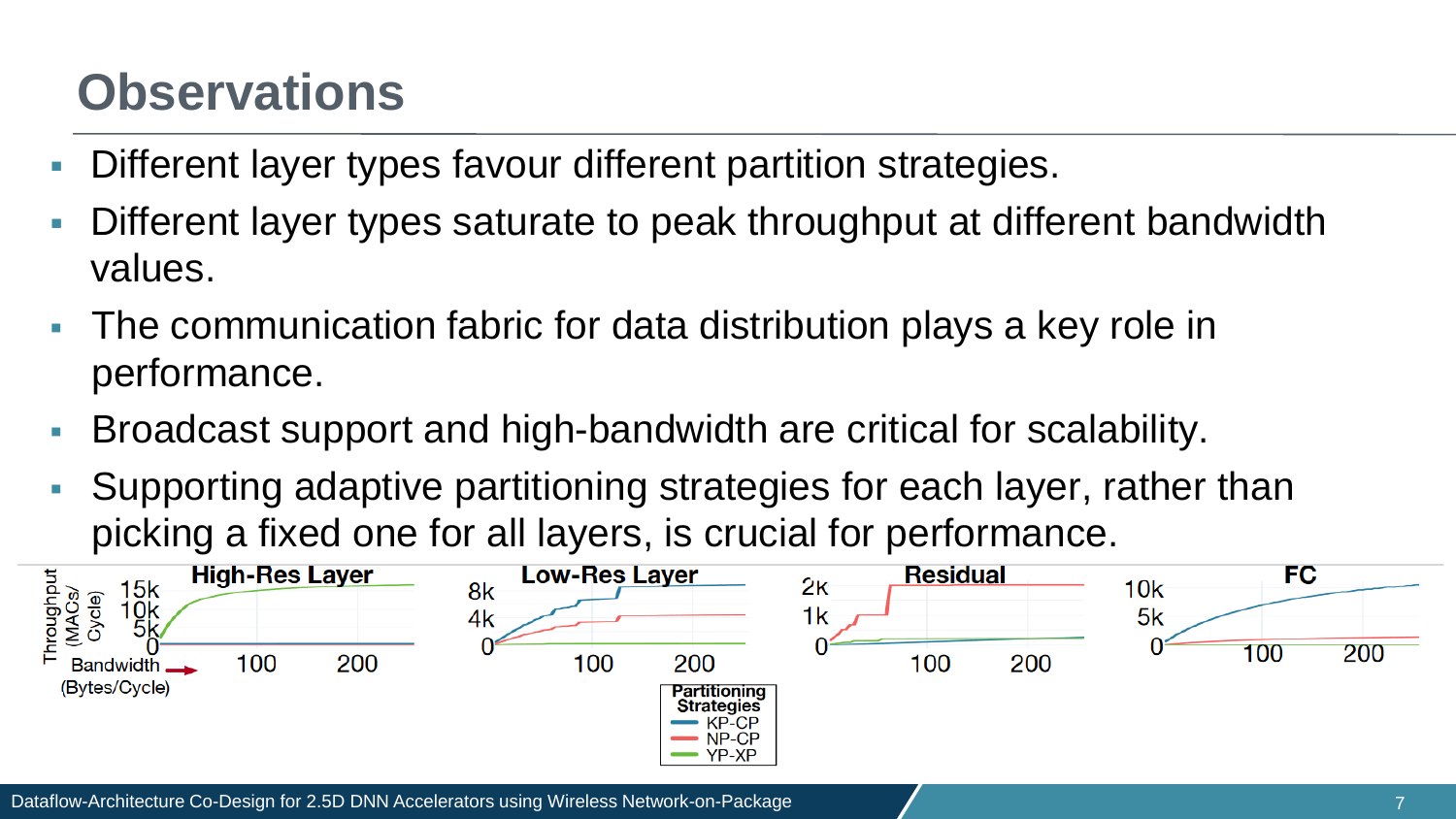### **Motivation**

- Electrical scale-out via 2.5D interposers is bandwidth-limited
	- Large chiplet microbumps compared to pitch wires
- This allows only neighbour-to-neighbour connections.
- Collection latency can be hidden, distribution is in critical path.



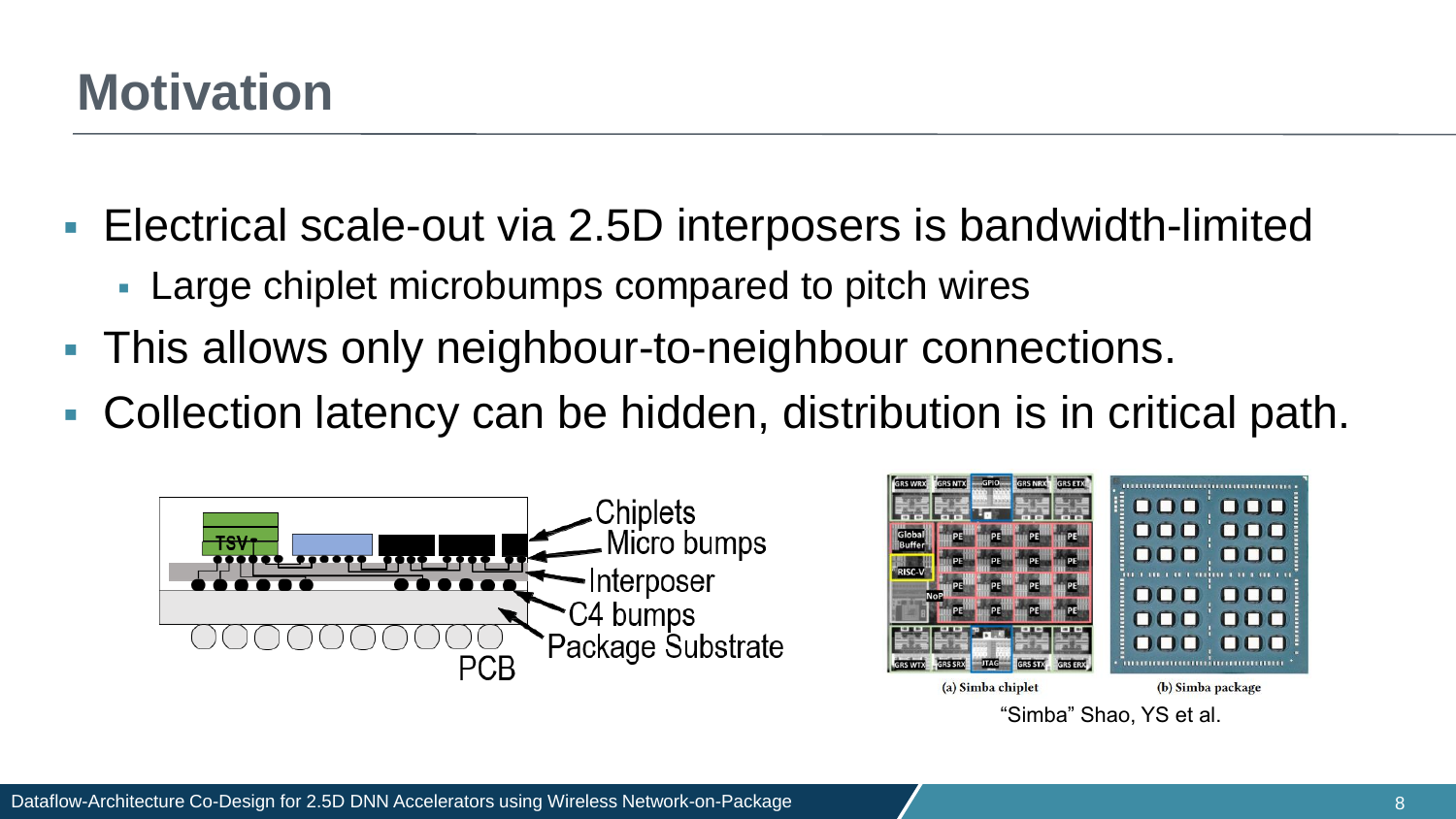#### **Wireless Network-on-Package**

#### ■ WNoP: short-range wireless transceivers

- Processor or memory chiplets can be augmented with antennas and TRXs to communicate within chiplet or to other chiplets
- Package as a propagation medium
- WNoP advantages:
	- Natural broadcast capability
	- Low latency and linear energy dependence
	- High-bandwidth
	- **Dynamic topology**

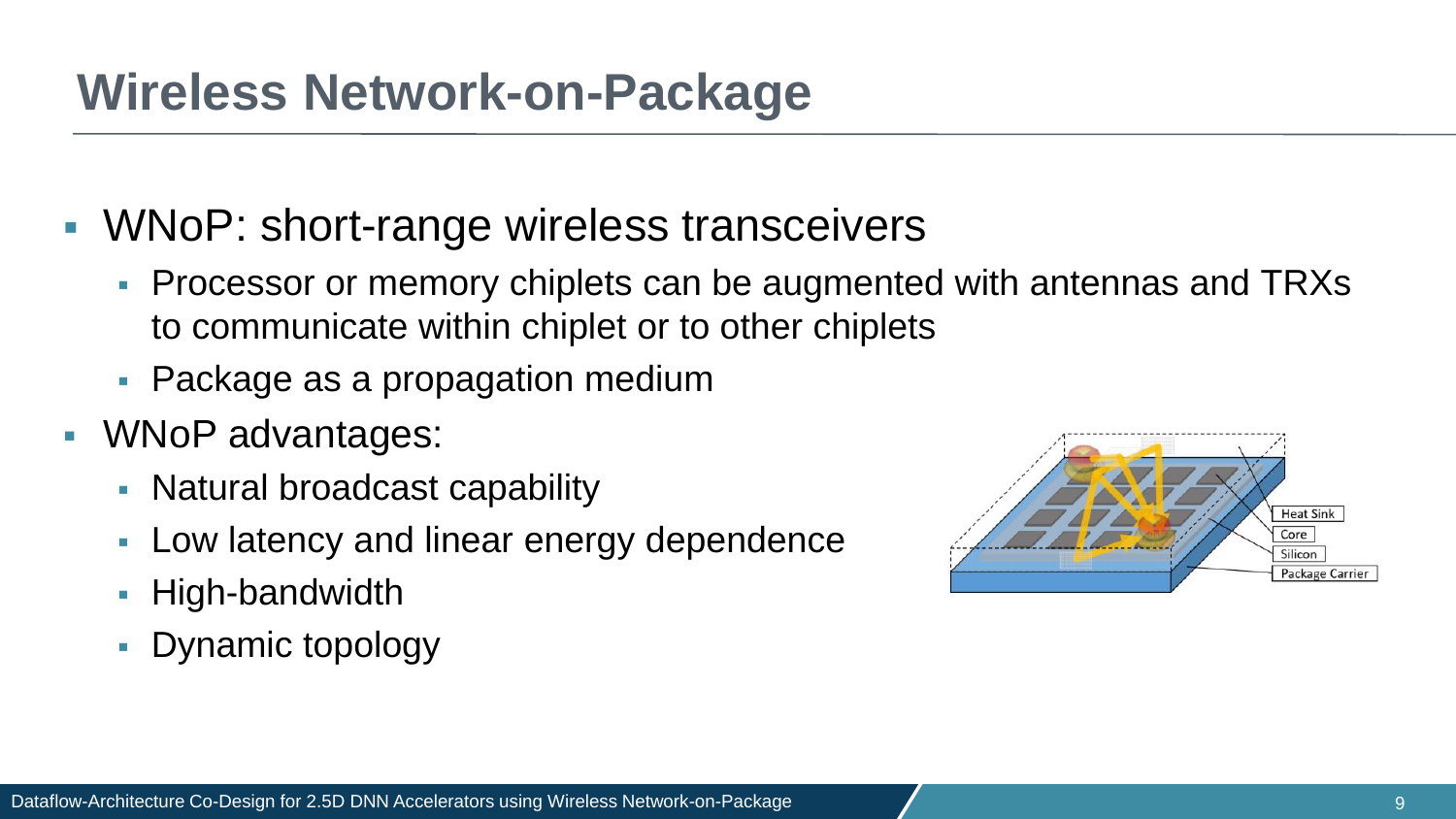## **Wireless Network-on-Package**

- State-of-the-art transceivers reach up to 100 Gbps
- We extrapolate power and area trends based on 70+ short-range TRXs with different modulations and technologies



X. Yu, J. Baylon, P. Wettin, et al., "Architecture and Design of Multichannel Millimeter-Wave Wireless NoC," in IEEE Design & Test, vol. 31, no. 6, pp. 19-28, Dec. 2014.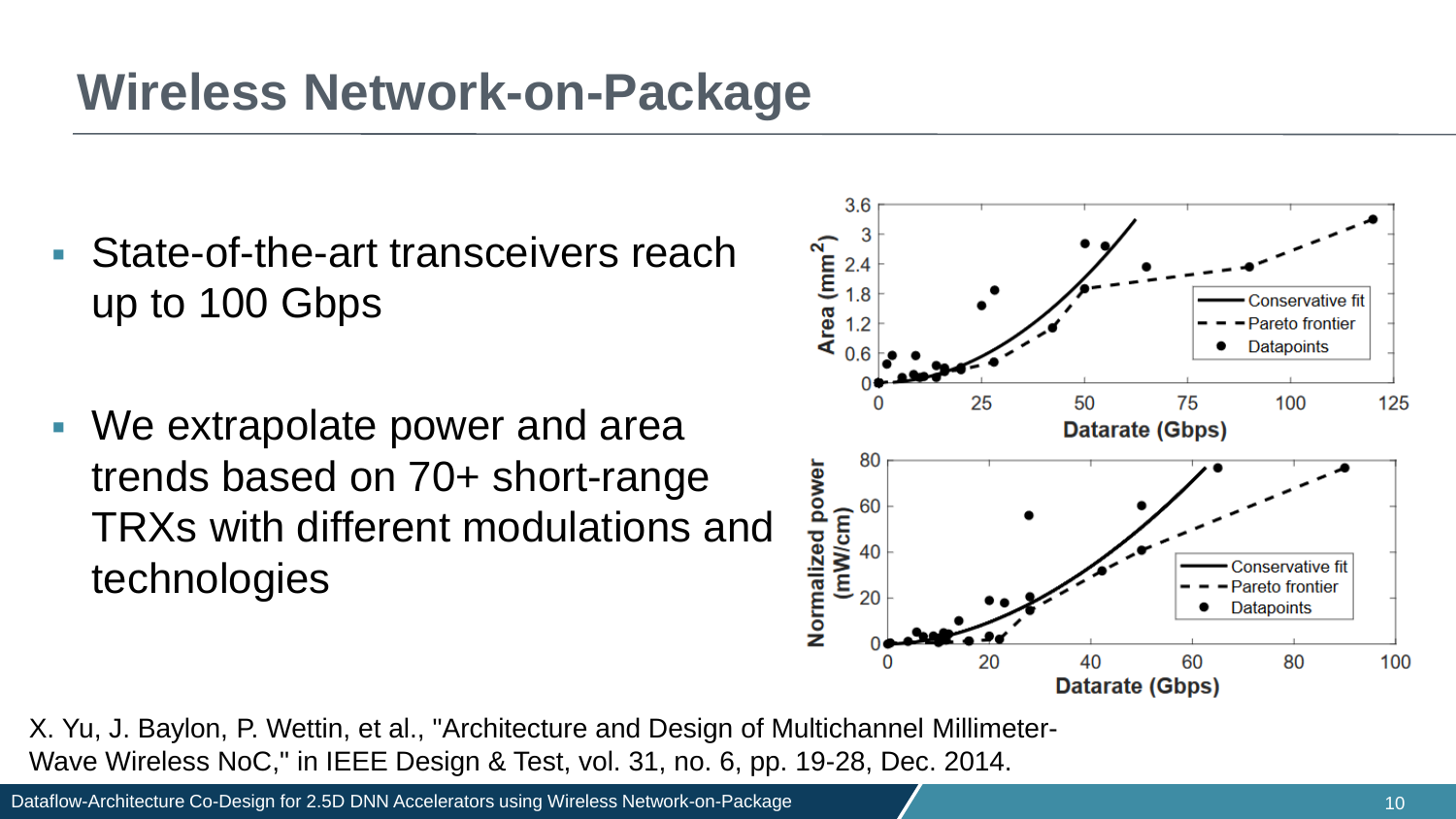- Two-level hierarchy:
	- HBM, SRAM, chiplet array, NoP
	- Within-chiplet architecture
- Wireless distribution
	- Broadcast enabled
	- SRAM  $(Tx)$  → Chiplets  $(Rx)$
- Wired collection through interposer
- 256 chiplets and 64 PEs per chiplet.

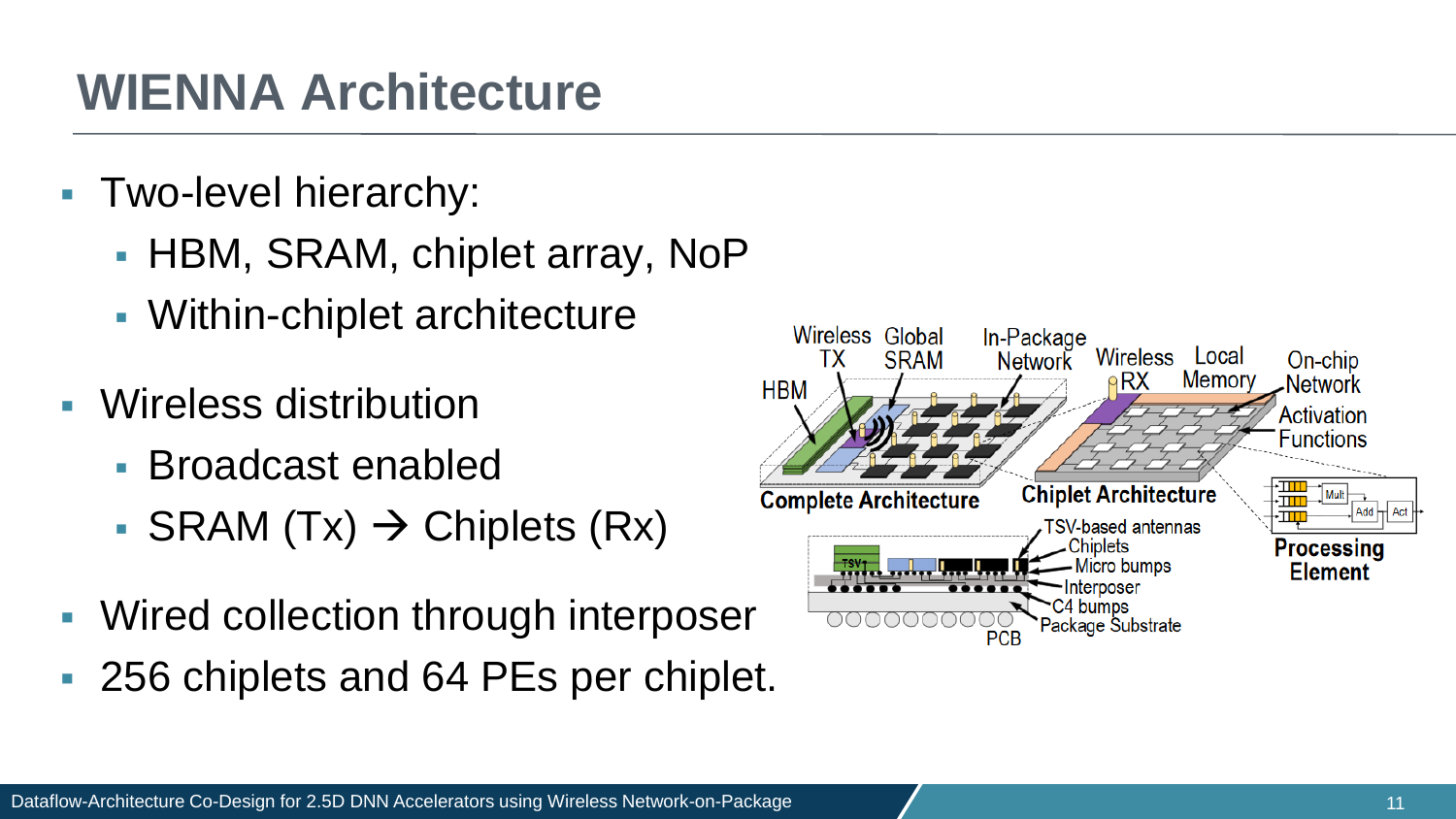Filter-partitioning dataflow:

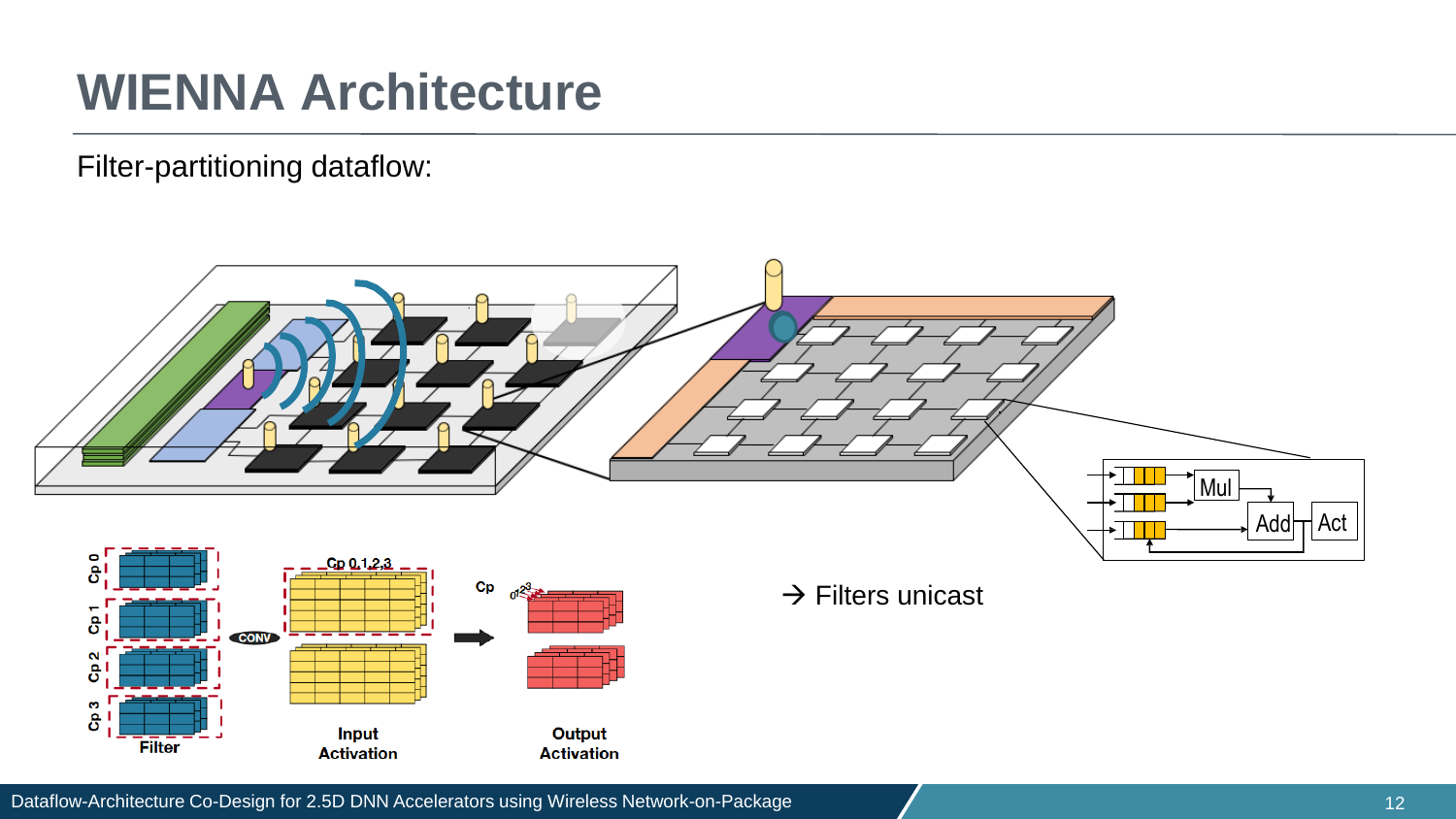Filter-partitioning dataflow:

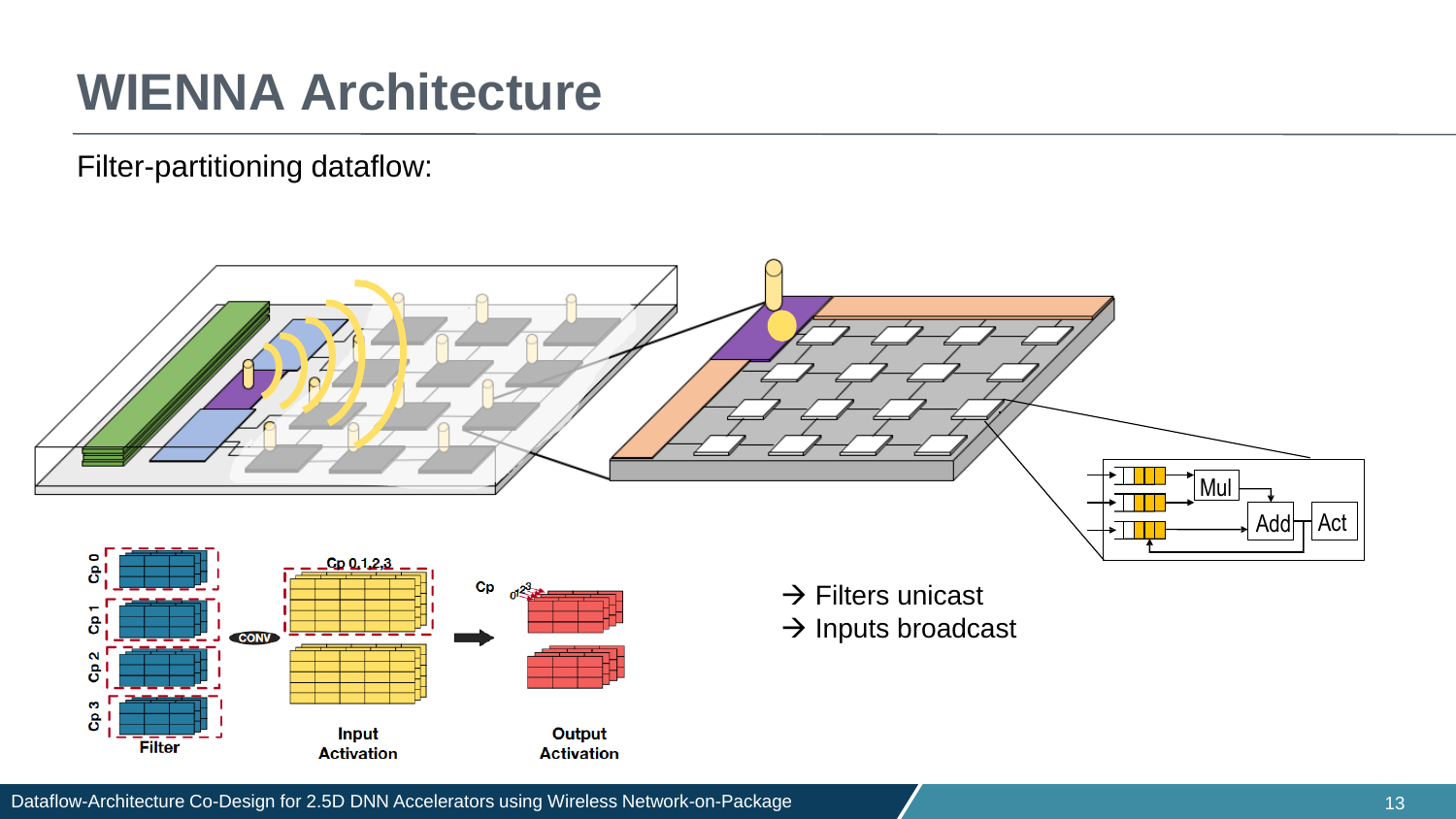Filter-partitioning dataflow:





- $\rightarrow$  Filters unicast
- $\rightarrow$  Inputs broadcast
- $\rightarrow$  Output computation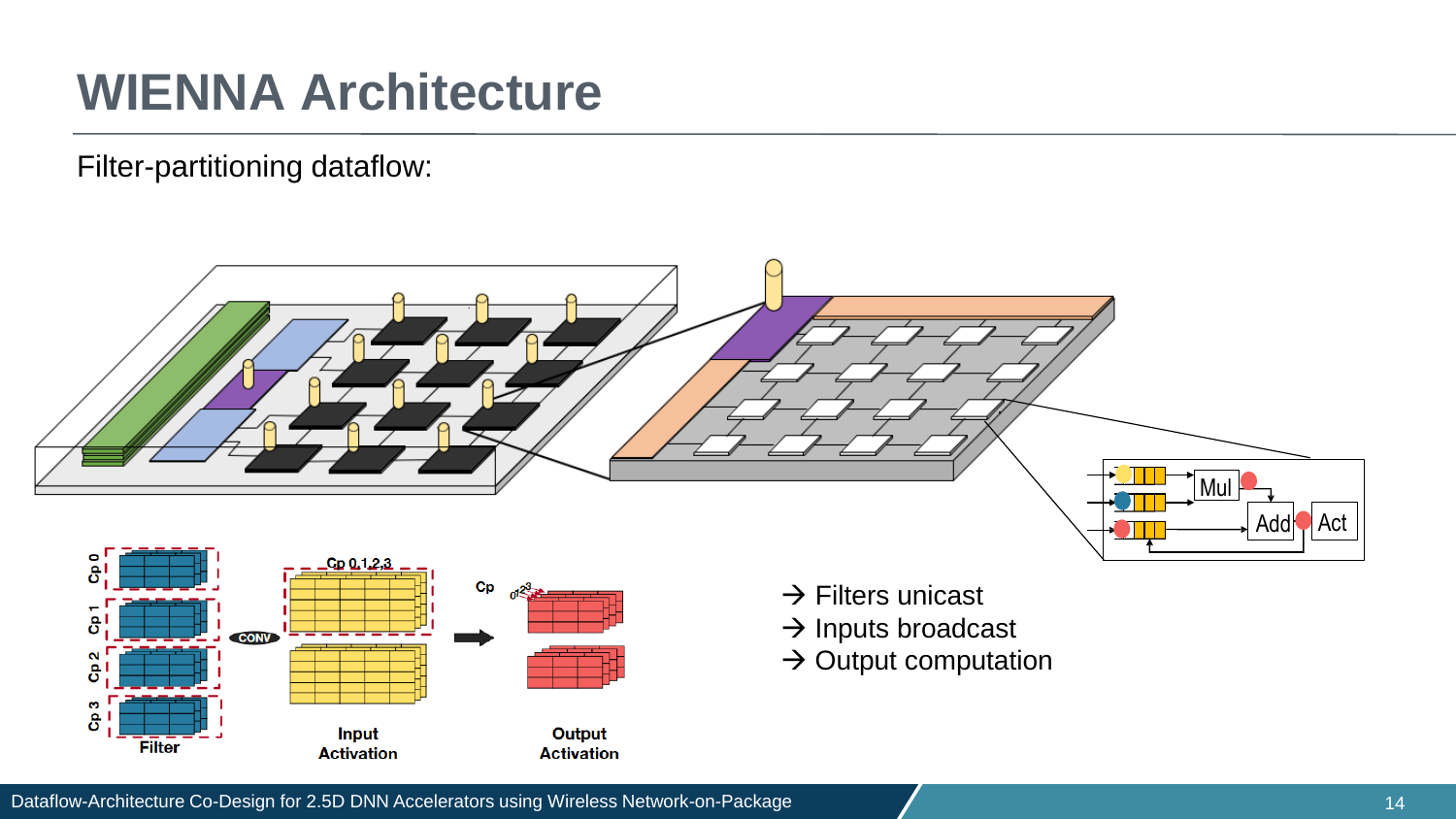Filter-partitioning dataflow:





- $\rightarrow$  Filters unicast
- $\rightarrow$  Inputs broadcast
- $\rightarrow$  Output computation
- $\rightarrow$  Reduction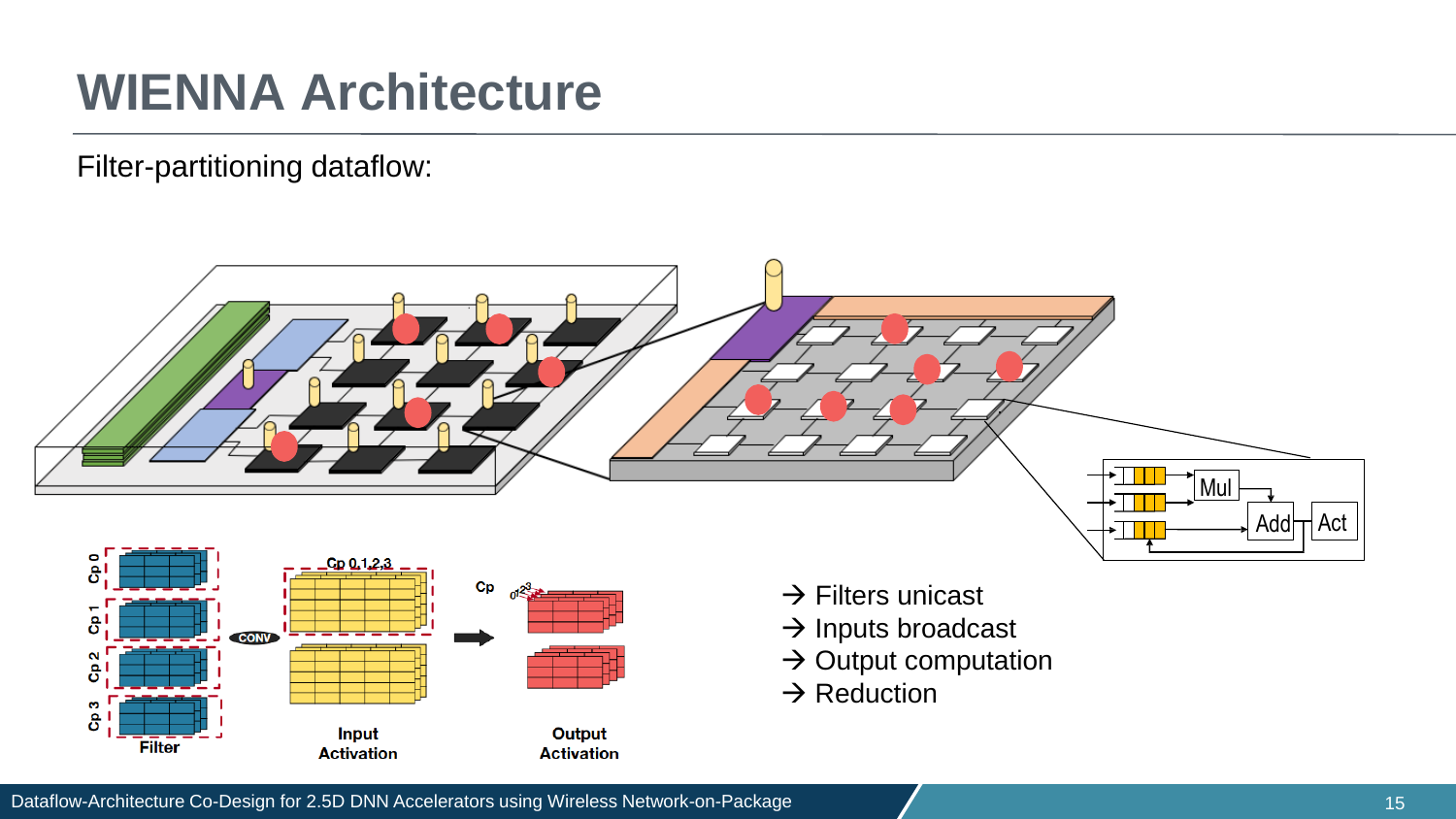- The accelerator cost model MAESTRO<sup>1</sup> has been used, which considers latency, bandwidth and multicast characteristics of NoP to estimate performance metrics.
- DNN models: Resnet50 and UNet.
- $\blacksquare$  We consider both conservative  $(C)$  and aggressive  $(A)$ design points for both the electric baseline and WIENNA.

<sup>1</sup> H. Kwon et al., Understanding Reuse, Performance, and Hardware Cost of DNN Dataflows: aA Data-Centric Approach, MICRO 2019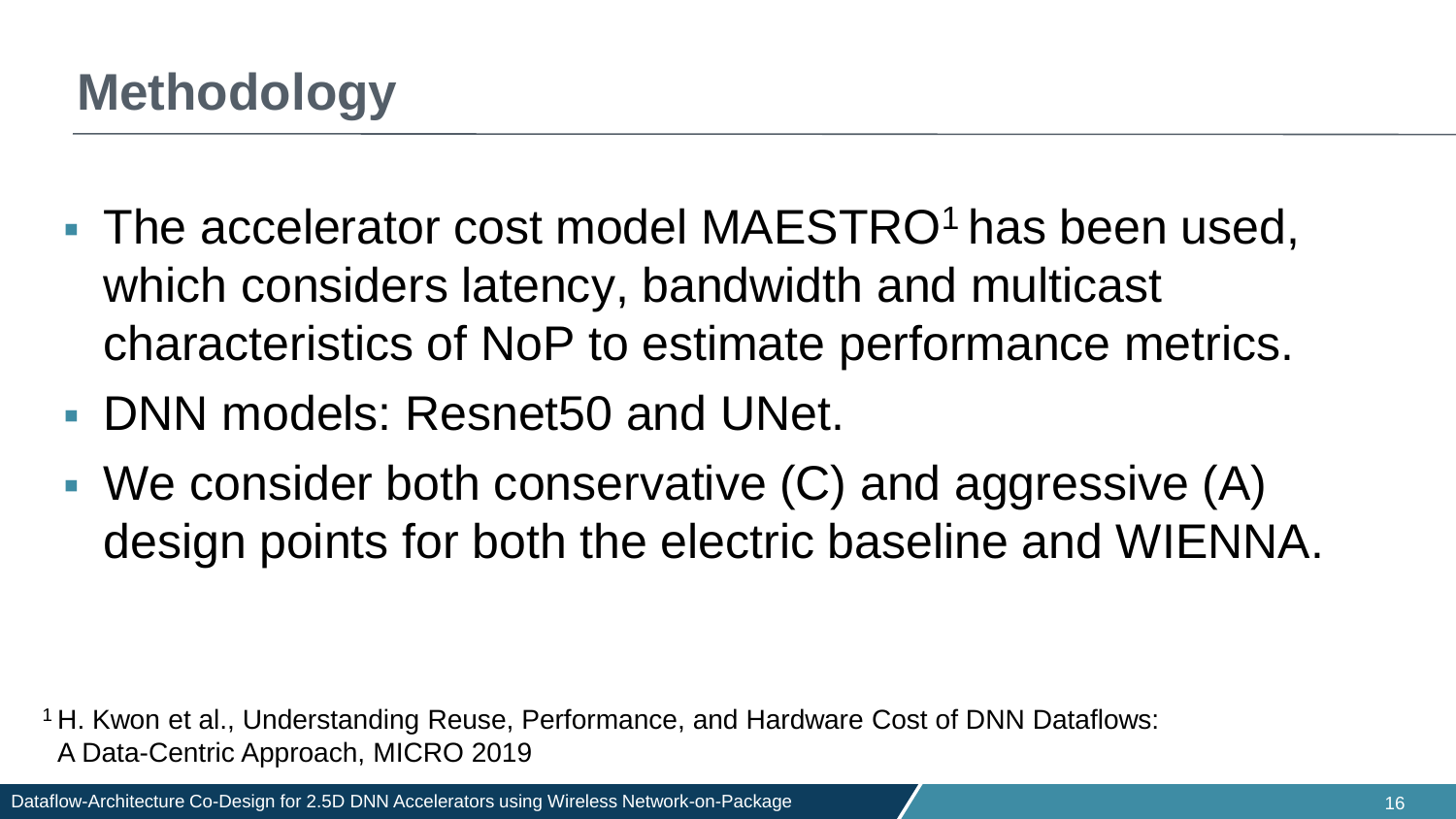### **Results: Throughput**

- WIENNA improves the end-to-end throughput by 2.7-5.1X on Resnet50 and 2.2-3.8X on UNet.
- WIENNA can achieve better results than interposer with the same relative bandwidth, due to single-cycle broadcast in distribution.
- **Different layers require different partitioning and bandwidths**  $\rightarrow$  **Adaptive**

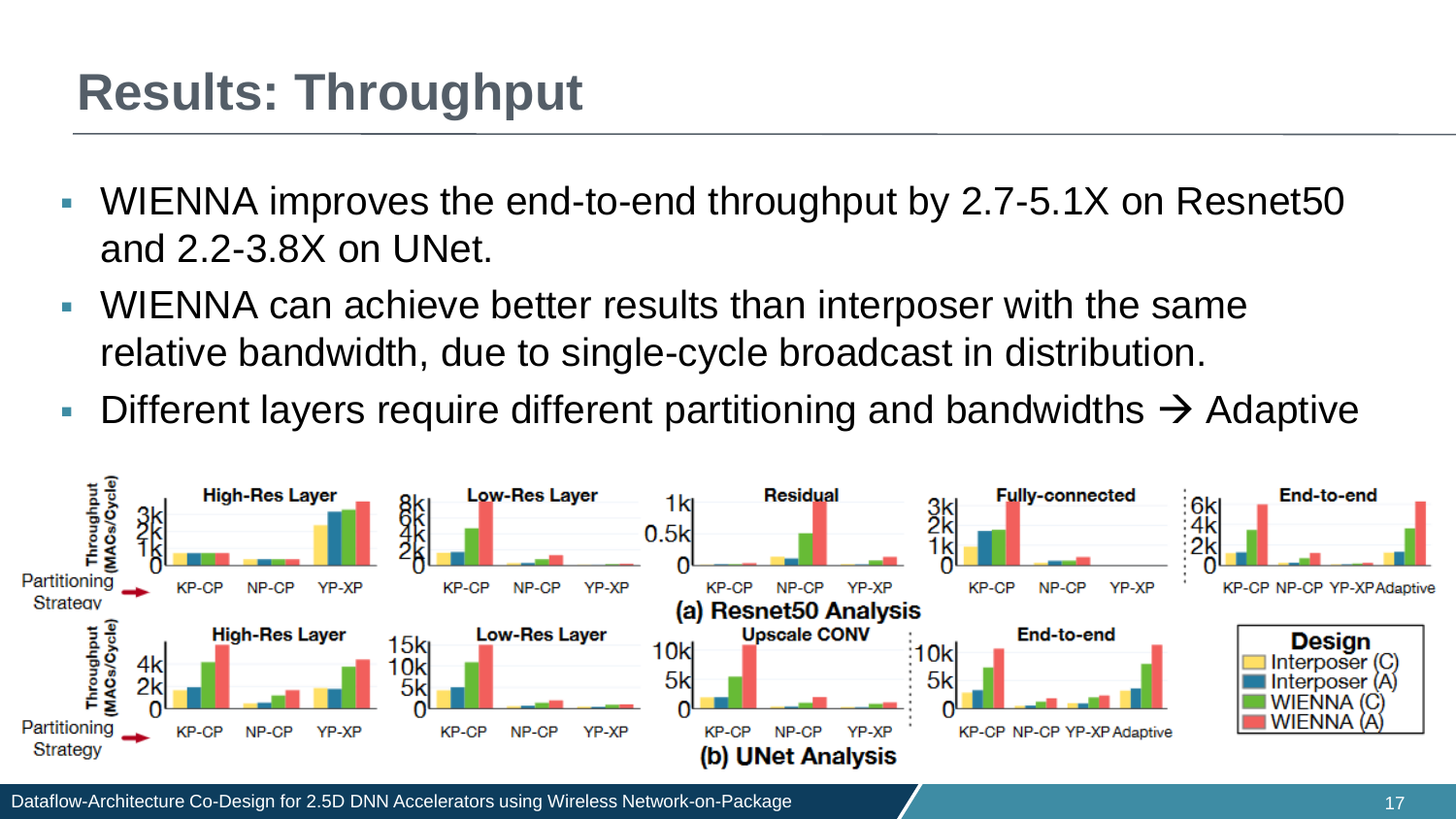## **Results: Energy**

- Average reduction of 38% in energy consumption due to broadcasts and single hop transmissions.
- Multicast opportunities given by partitioning strategies are leveraged.



■ More results in the paper...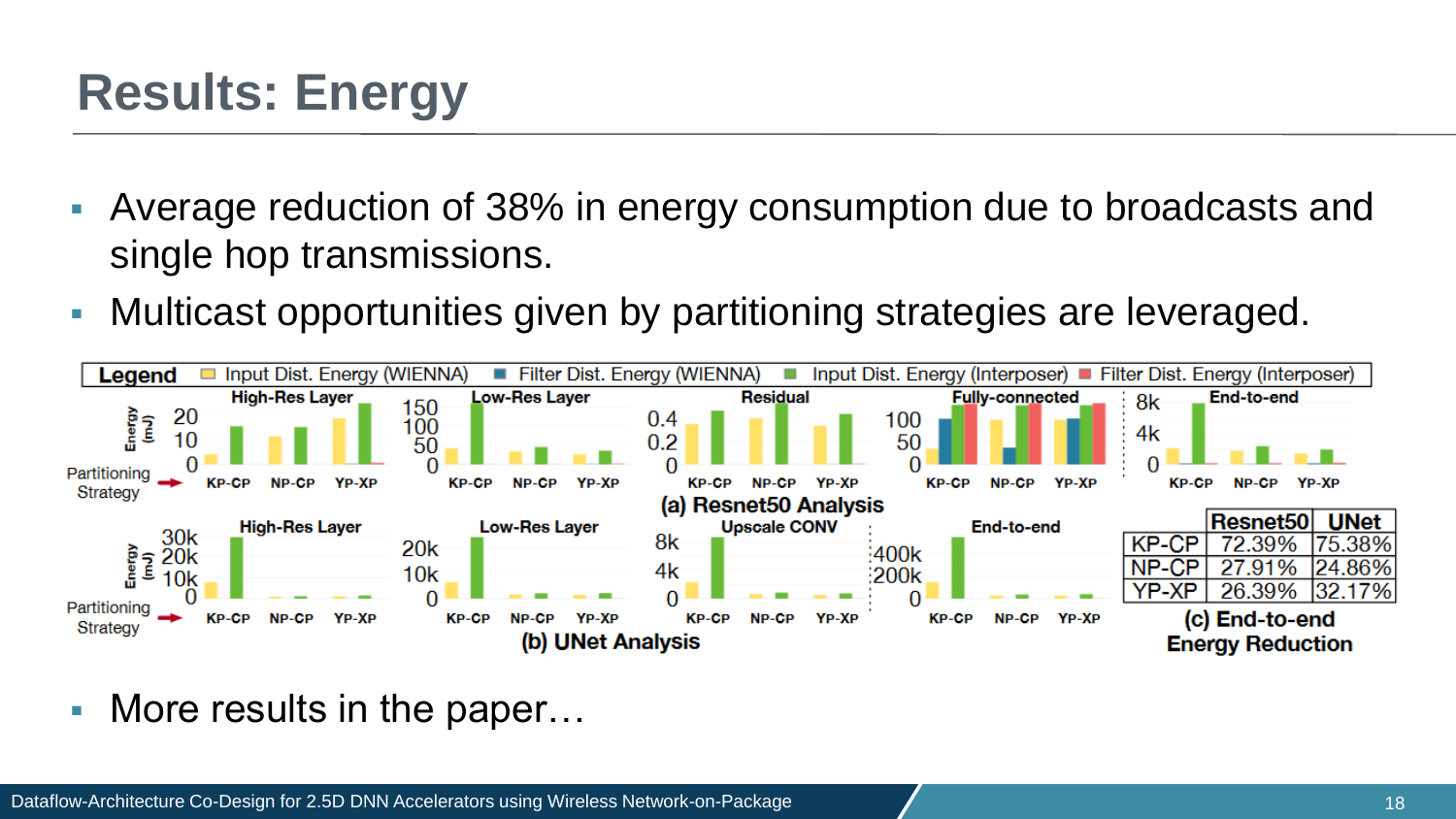#### **Results: Overheads**

#### ■ Memory overhead:

- Area: 4%
- Power: 1%
- Chiplet overhead:
	- Area: 16%
	- Power: 25%

| Component                    | Area         |     |        | Power |     |     |
|------------------------------|--------------|-----|--------|-------|-----|-----|
| Sub-element                  | $\rm (mm^2)$ | (%) | $(\%)$ | (mW)  | (%) | (%) |
| Chiplets $(256\times)$       | 1646         | 97  |        | 89600 | 89  |     |
| $PEs (64x) + Mem$            | 5            |     | 78     | 90    |     | 26  |
| <b>Wireless RX</b>           |              |     | 16     | 90    |     | 25  |
| <b>Collection NoP Router</b> | 0.43         |     | 6      | 170   |     | 49  |
| Memory $(1\times)$           | 53           | 3   |        | 10167 | 11  |     |
| <b>Global SRAM</b>           | 51           |     | 96     | 10000 |     | 99  |
| <b>Wireless TX</b>           | 2            |     | 4      | 167   |     |     |
| Total                        | 1699         | 100 |        | 99767 | 100 |     |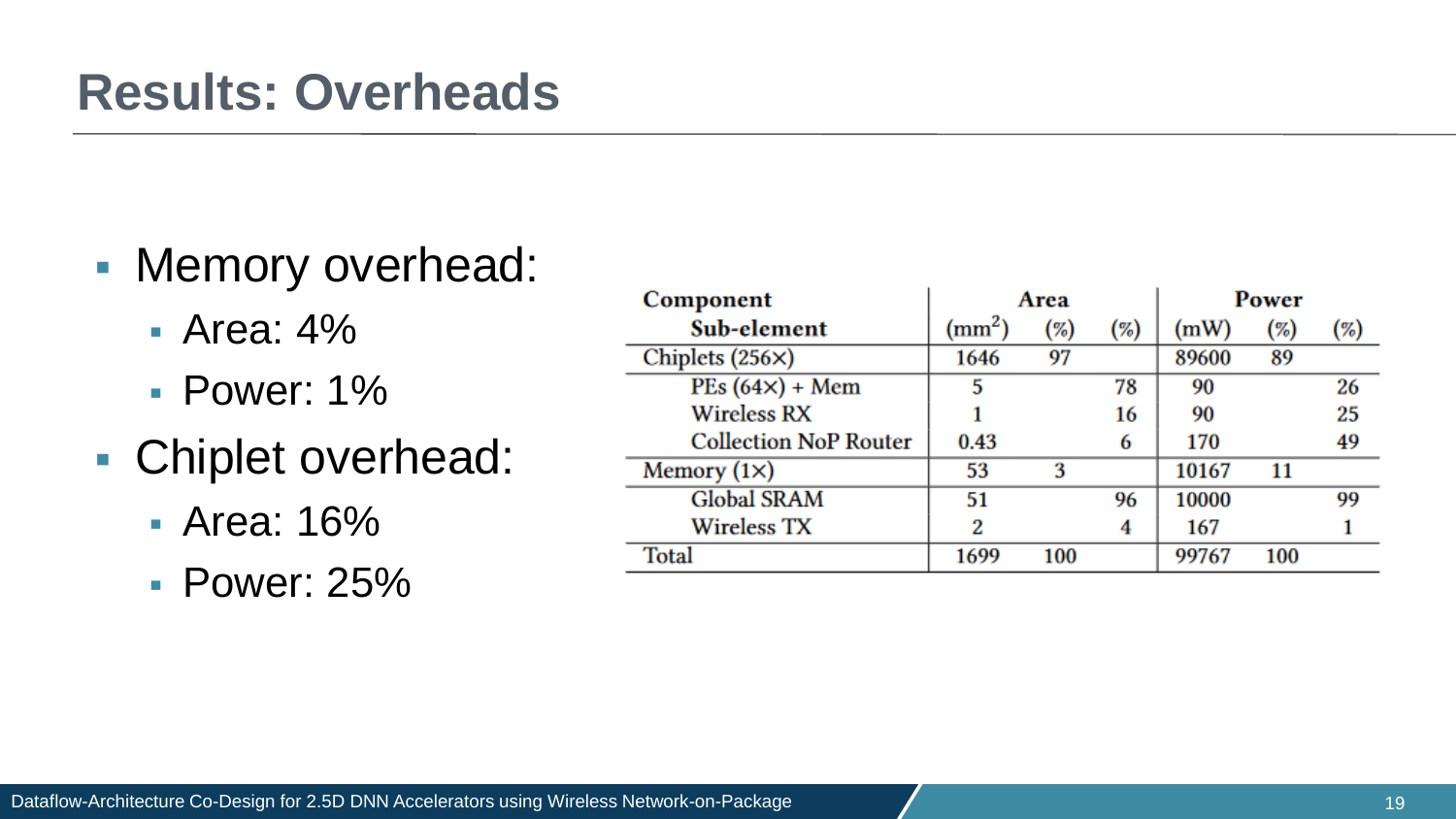#### **Conclusion**

- New scalable design methodology of 2.5D DNN accelerators based on wireless NoP technology.
- Dataflow requirements and architecture capabilities considered to reduce energy (up to 75%) and improve throughput (up to 5.1X).
- Reduced area and power overheads.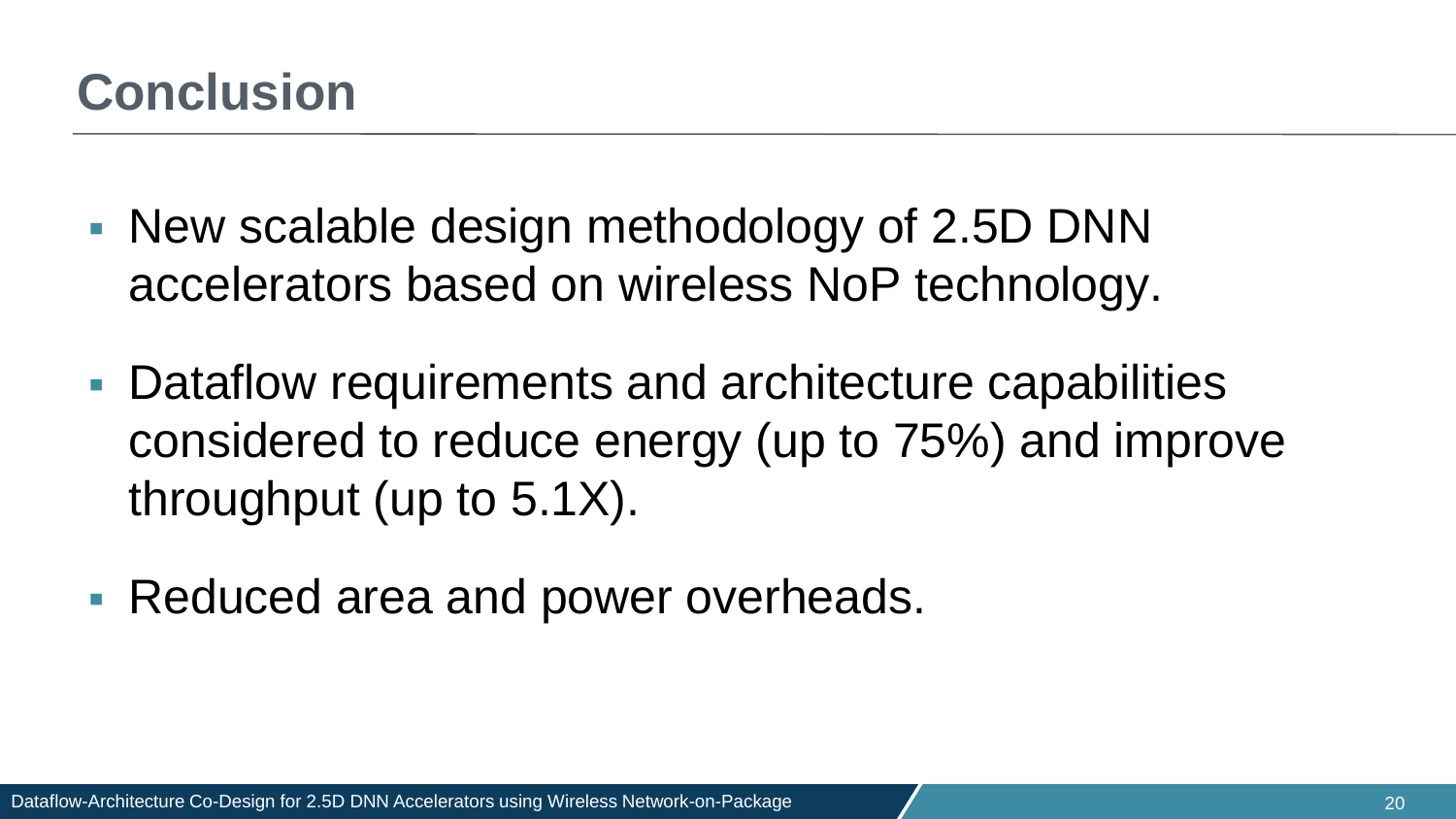## **Acknowledgments**



Architecting More Than Moore Wireless Plasticity for Massive Heterogeneous Computer Architecture

[www.wiplash.eu](wiplash.eu) and a control of the control of the control of the control of the control of the control of the control of the control of the control of the control of the control of the control of the control of the contro

This project has received funding from the European Union's Horizon 2020 research and innovation programme under grant agreement No 863337